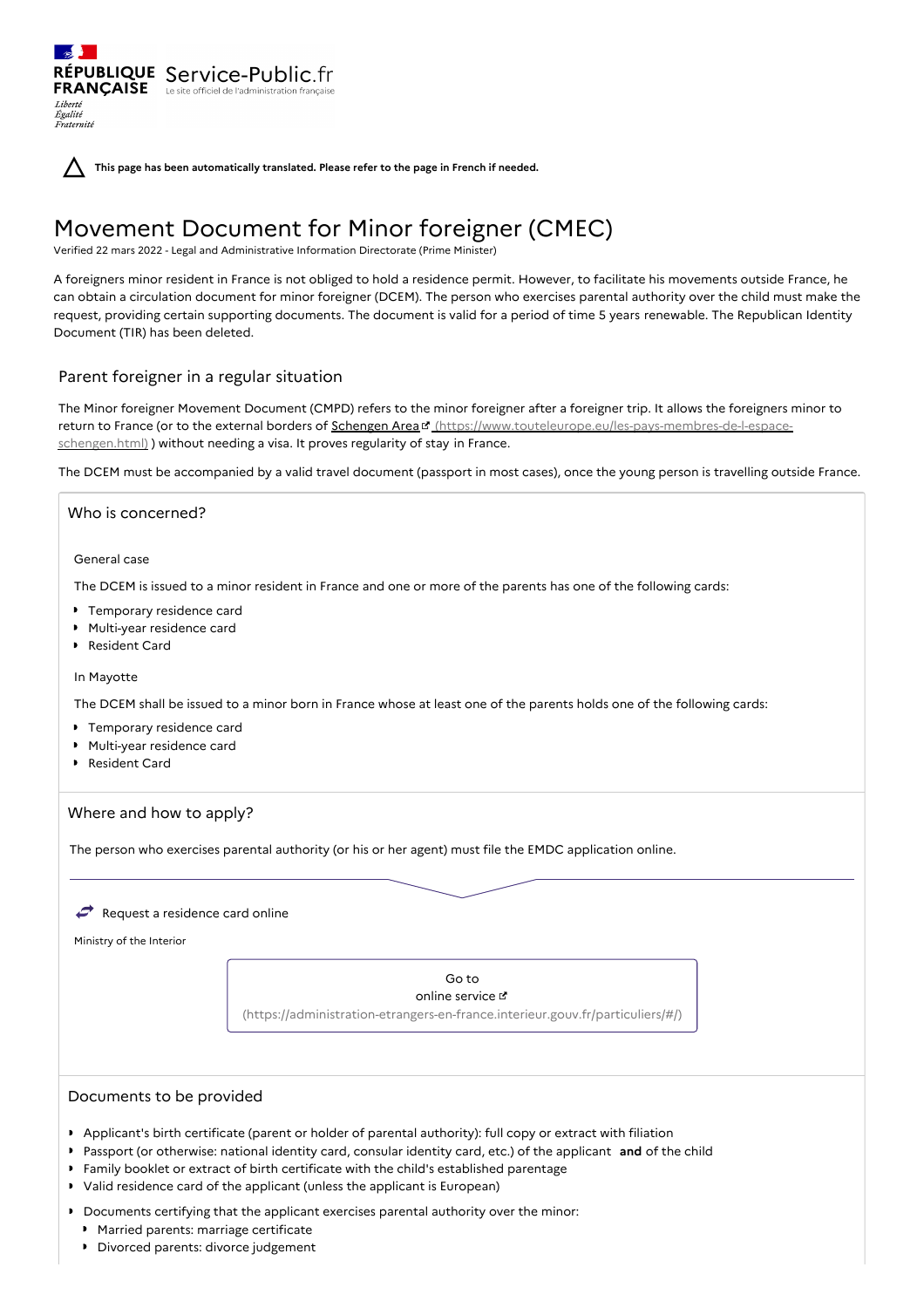- Unmarried parents: birth certificate of the child mentioning the recognition of the minor before the age of 1 year, or joint declaration of joint exercise of parental authority made to the clerk of the court or a copy of the court ruling on parental authority (if the child has been recognised after the age of 1 year)
- If parental authority is exercised by a third party: copy of court decision delegating parental authority or decision of family council
- If the applicant uses a proxy:
- Mandate of the person holding parental authority (letter, authentic act)
- Agent ID
- Documents certifying that the signatory of the warrant exercises parental authority over the minor
- Certificate of schooling or nursery or any other document for young children who can prove habitual residence in France
- Proof of domicile on behalf of the applicant if the minor resides with him, or on behalf of the minor if he does not live with the applicant
- 2 photos [\(https://www.service-public.fr/particuliers/vosdroits/F10619?lang=en\)](https://www.service-public.fr/particuliers/vosdroits/F10619?lang=en) minor
- Tax Stamps of €50to be donated at the time of submission of the DCEM
- **Form cerfa 11203** [\(https://www.service-public.fr/particuliers/vosdroits/R1457?lang=en\)](https://www.service-public.fr/particuliers/vosdroits/R1457?lang=en) completed, dated and signed by the applicant (the form can be completed online)

**FYI** : foreign-language civil status documents must be accompanied by their translation into French by a certified interpreter [\(https://www.service-public.fr/particuliers/vosdroits/F12956?lang=en\).](https://www.service-public.fr/particuliers/vosdroits/F12956?lang=en)

# DCEM Delivery

The applicant for the title must come to withdraw it in prefecture (or sub-prefecture) **accompanied by the beneficiary child**.

**FYI :** if the prefecture or sub-prefecture has not responded within 2 months, the application for DCEM is refused.

## Cost

There is a charge for the issue of the DCEM: a €50 is by tax stamps [\(https://www.service-public.fr/particuliers/vosdroits/F33071?](https://www.service-public.fr/particuliers/vosdroits/F33071?lang=en) lang=en) when the title is delivered.

## Term

If the child is under 13 years

DCEM is valid **5 years** and can be renewed.

- If the parents have a residence permit that will end before 5 years, the end date of the child's EMD is the same as that of the parent's permit.
- If the parents have a residence permit that will end before 1 year, the child's CESD end date is 1 year.

**FYI :** if parents have titles with different end dates, the earliest end date is taken into account

The EMD may be withdrawn when the child no longer meets the conditions of issue.

If the child becomes French or if he or she obtains a residence permit, the DCEM must be returned to the prefecture.

From 13 years

DCEM is valid until **18 years** of the child.

If the parents have a residence permit that will expire before the child's 18 years of age, the child's CESD end date is the same as that of the parent's title. However, the child's DCEM cannot be less than 1 year.

**FYI :** if parents have titles with different end dates, the earliest end date is taken into account

The EMD may be withdrawn when the child no longer meets the conditions of issue.

If the child becomes French or if he or she obtains a residence permit, the DCEM must be returned to the prefecture.

## Renewal

The MRSD may be renewed for a period of time **5 years**.

The DCEM is renewable up to the majority of the child.

The approach is the same as for the 1 <sup>re</sup> request.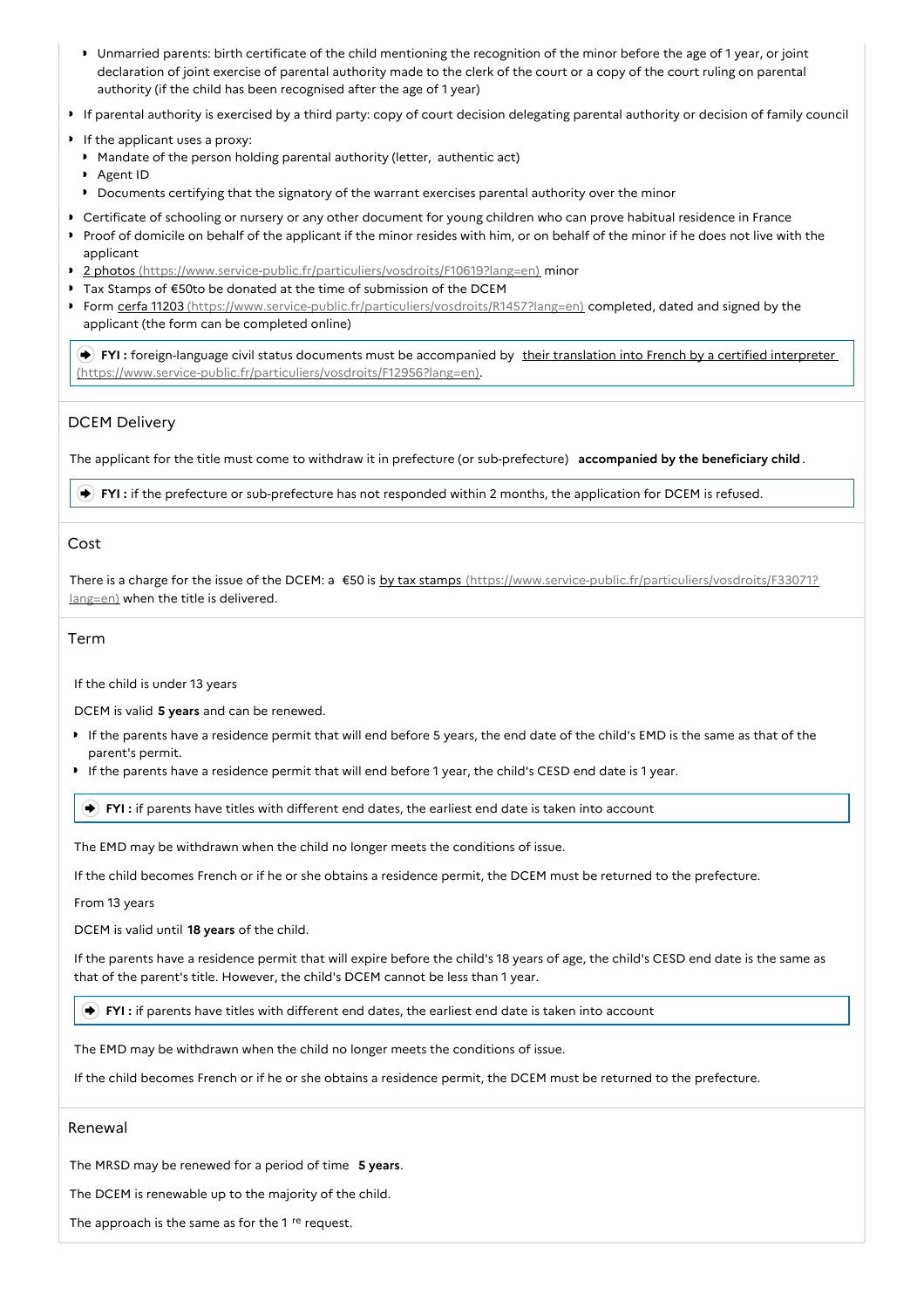# European Parliament



# Documents to be provided

- Applicant's birth certificate (parent or holder of parental authority): full copy or extract with filiation
- Passport (or otherwise: national identity card, consular identity card, etc.) of the applicant **and** of the child
- Family booklet or extract of birth certificate with the child's established parentage
- If the minor is a European child: any document certifying the applicant's stay
- If the minor is a child of French: valid national identity card or national passport of the French parent
- If the minor has a parent who has acquired French nationality: valid passport, valid national identity card, certificate of French nationality of less than 6 months or national passport of the French parent
- **D** Documents certifying that the applicant exercises parental authority over the minor:
	- **Married parents: marriage certificate**
	- Divorced parents: divorce judgement
	- Unmarried parents: birth certificate of the child mentioning the recognition of the minor before the age of 1 year, or joint declaration of joint exercise of parental authority made to the clerk of the court or a copy of the court ruling on parental authority (if the child has been recognised after the age of 1 year)
- If parental authority is exercised by a third party: copy of court decision delegating parental authority or decision of family council
- If the applicant uses a proxy:
- Mandate of the person holding parental authority (letter, authentic act)
- Agent ID
- Documents certifying that the signatory of the warrant exercises parental authority over the minor
- Certificate of schooling or nursery or any other document for young children who can prove habitual residence in France
- Proof of domicile on behalf of the applicant if the minor resides with him, or on behalf of the minor if he does not live with the applicant
- 2 photos [\(https://www.service-public.fr/particuliers/vosdroits/F10619?lang=en\)](https://www.service-public.fr/particuliers/vosdroits/F10619?lang=en) minor
- Tax Stamps of €50to be donated at the time of submission of the DCEM
- ▶ Form cerfa 11203 [\(https://www.service-public.fr/particuliers/vosdroits/R1457?lang=en\)](https://www.service-public.fr/particuliers/vosdroits/R1457?lang=en) completed, dated and signed by the applicant (the form can be completed online).

**FYI**: foreign-language civil status documents must be accompanied by their translation into French by a certified interpreter [\(https://www.service-public.fr/particuliers/vosdroits/F12956?lang=en\).](https://www.service-public.fr/particuliers/vosdroits/F12956?lang=en)

# DCEM Delivery

The applicant for the title must come to withdraw it in prefecture (or sub-prefecture) **accompanied by the beneficiary child**.

**FYI :** if the prefecture or sub-prefecture has not responded within 2 months, the application for DCEM is refused.

Cost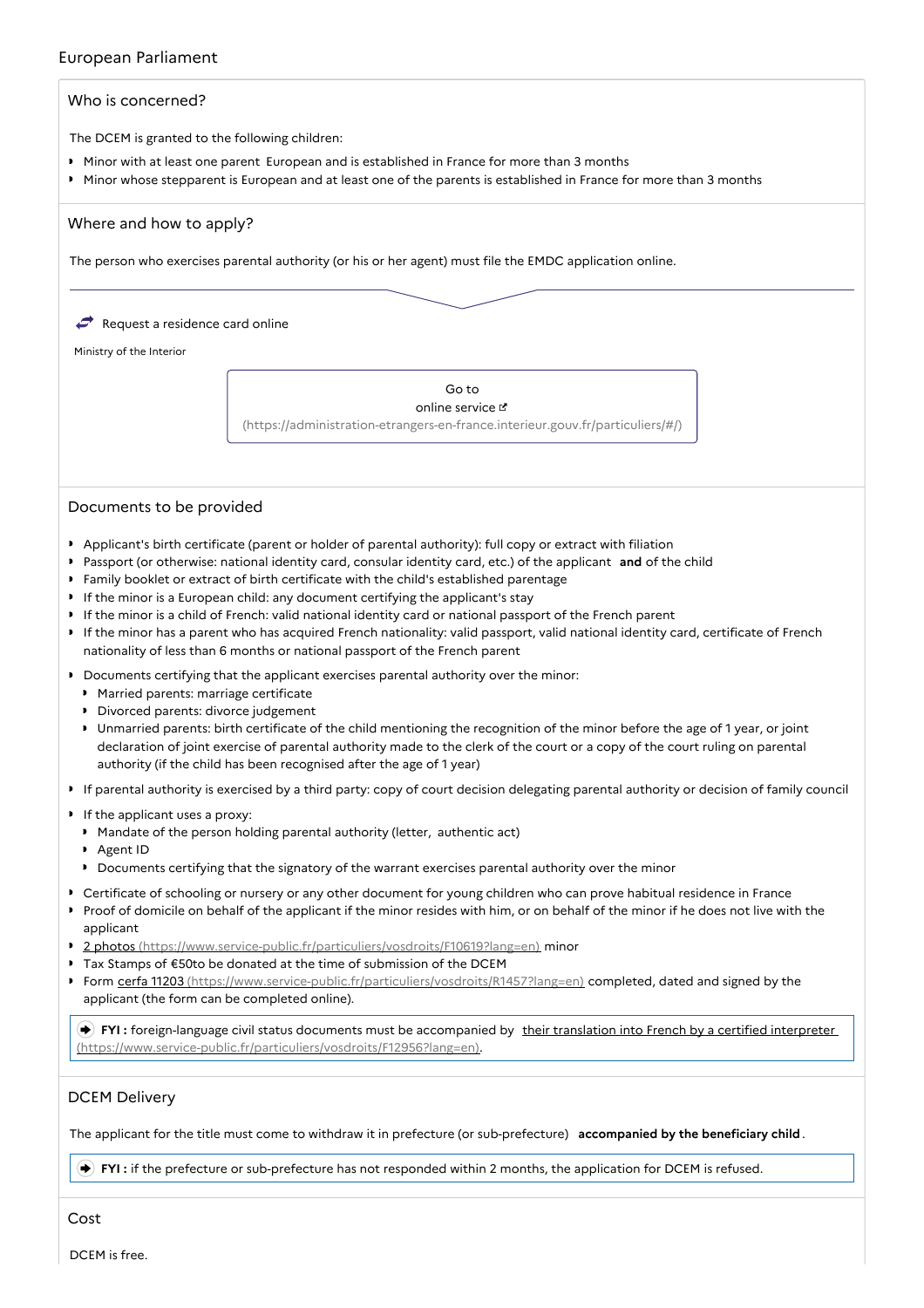## Term

If the child is under 13 years

DCEM is valid **5 years** and can be renewed.

The EMD may be withdrawn when the child no longer meets the conditions of issue.

If the child becomes French or if he or she obtains a residence permit, the DCEM must be returned to the prefecture.

From 13 years

DCEM is valid until **18 years** of the child.

The EMD may be withdrawn when the child no longer meets the conditions of issue.

If the child becomes French or if he or she obtains a residence permit, the DCEM must be returned to the prefecture.

#### Renewal

The MRSD may be renewed for a period of time **5 years**.

The DCEM is renewable up to the majority of the child. The approach is the same as for the 1  $re$  request.

# **Other**

# Who is concerned?

General case

The EMDC may be issued to minors residing in France:

- $\bullet$  who has been entrusted, at the latest, to the service of the Ase (),
- or recognised as a refugee or granted subsidiary protection,
- or who entered France under cover of long-stay visa [\(https://www.service-public.fr/particuliers/vosdroits/F16162?lang=en\)](https://www.service-public.fr/particuliers/vosdroits/F16162?lang=en) as a child of French (or adopted),
- or who entered France before the age of 13 on a long-stay visitor visa, and who has been ordinarily resident in France ever since,
- or at least one of the parents has acquired French nationality.

#### In Mayotte

The DCEM may be issued to a minor residing in Mayotte, where at least one of the 2 parents has a residence permit.

The minor must have been born in France or entered Mayotte regularly, without family reunification, before the age of 13.

## Where and how to apply?

The person who exercises parental authority (or his or her agent) must file the EMDC application online.

#### $\rightarrow$  Request a residence card online

Ministry of the Interior

Go to online service  $\mathfrak a$ [\(https://administration-etrangers-en-france.interieur.gouv.fr/particuliers/#/\)](https://administration-etrangers-en-france.interieur.gouv.fr/particuliers/#/)

#### Documents to be provided

Common justifications for all applicants

- Applicant's birth certificate (parent or holder of parental authority): full copy or extract with filiation
- Passport (or otherwise: national identity card, consular identity card, etc.) of the applicant **and** of the child
- Family booklet or extract of birth certificate with the child's established parentage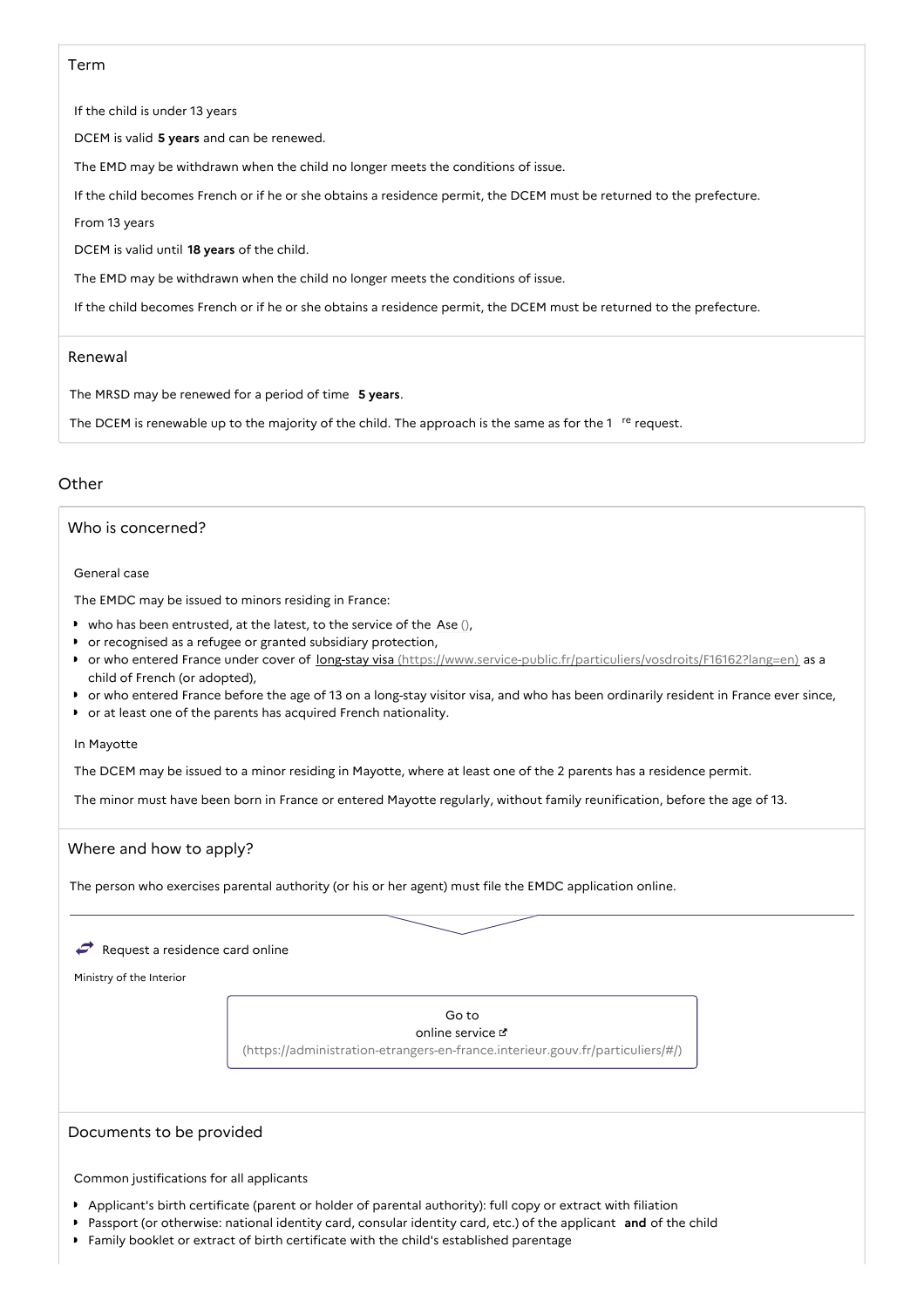- Documents certifying that the applicant exercises parental authority over the minor:
	- **Married parents: marriage certificate**
	- **Divorced parents: divorce judgement**
	- Unmarried parents: birth certificate of the child mentioning the recognition of the minor before the age of 1 year, or joint declaration of joint exercise of parental authority made to the clerk of the court or a copy of the court ruling on parental authority (if the child has been recognised after the age of 1 year)
- If the applicant uses a proxy:
	- Mandate of the person with parental authority (letter, authentic act)
	- Agent ID
	- Documents certifying that the signatory of the warrant exercises parental authority over the minor
- Certificate of schooling or nursery or any other document for young children who can prove habitual residence in France
- Proof of domicile on behalf of the applicant if the minor resides with him, or on behalf of the minor if he does not live with the applicant
- 2 photos [\(https://www.service-public.fr/particuliers/vosdroits/F10619?lang=en\)](https://www.service-public.fr/particuliers/vosdroits/F10619?lang=en) minor
- Tax Stamps of €50to be donated at the time of submission of the DCEM
- ▶ Form cerfa 11203 [\(https://www.service-public.fr/particuliers/vosdroits/R1457?lang=en\)](https://www.service-public.fr/particuliers/vosdroits/R1457?lang=en) completed, dated and signed by the applicant (the form can be completed online)

**FYI** : foreign-language civil status documents must be accompanied by their translation into French by a certified interpreter [\(https://www.service-public.fr/particuliers/vosdroits/F12956?lang=en\).](https://www.service-public.fr/particuliers/vosdroits/F12956?lang=en)

Juvenile assigned before age 16 to the child welfare department

Decision of the judicial judge for child welfare before age 16

Refugee or subsidiary protection

Decision of theOfpra () or CNDA () recognising refugee status or subsidiary protection

Minor who entered France on a long-stay visa as a child of French (or adopted)

- Visa for longer than 3 months mention French family or international adoption
- Proof of the French nationality of the parent: valid passport, valid national identity card or certificate of French nationality of less than 6 months

Minor entered before the age of 13 in France with long-stay visa as a visitor

- Copy of the visa for a period exceeding 3 months mention visitor and admission stamp to France before the age of 13
- **Evidence of habitual residence in France (school certificates) since the age of 13**

Minors residing in Mayotte born in France

- Valid residence card of at least one of the 2 parents
- P Proof of birth in France

Minor residing in Mayotte born in foreigner

- Valid residence card of at least one of the 2 parents
- Proof of regular entry to Mayotte before the age of 13

**FYI** : foreign-language civil status documents must be accompanied by their translation into French by a certified interpreter [\(https://www.service-public.fr/particuliers/vosdroits/F12956?lang=en\).](https://www.service-public.fr/particuliers/vosdroits/F12956?lang=en)

If the applicant uses a proxy, he must also provide the mandate (letter, written declaration, authentic act, etc.), and the identity document of the representative.

# DCEM Delivery

The applicant for the title must come to withdraw it in prefecture (or sub-prefecture) **accompanied by the beneficiary child**.

**FYI :** if the prefecture or sub-prefecture has not responded within 2 months, the application for DCEM is refused.

# Cost

There is a charge for the issue of the DCEM: a €50 is by tax stamps [\(https://www.service-public.fr/particuliers/vosdroits/F33071?](https://www.service-public.fr/particuliers/vosdroits/F33071?lang=en) lang=en) when the title is delivered.

## Term

If the child is under 13 years

DCEM is valid **5 years** and renewable.